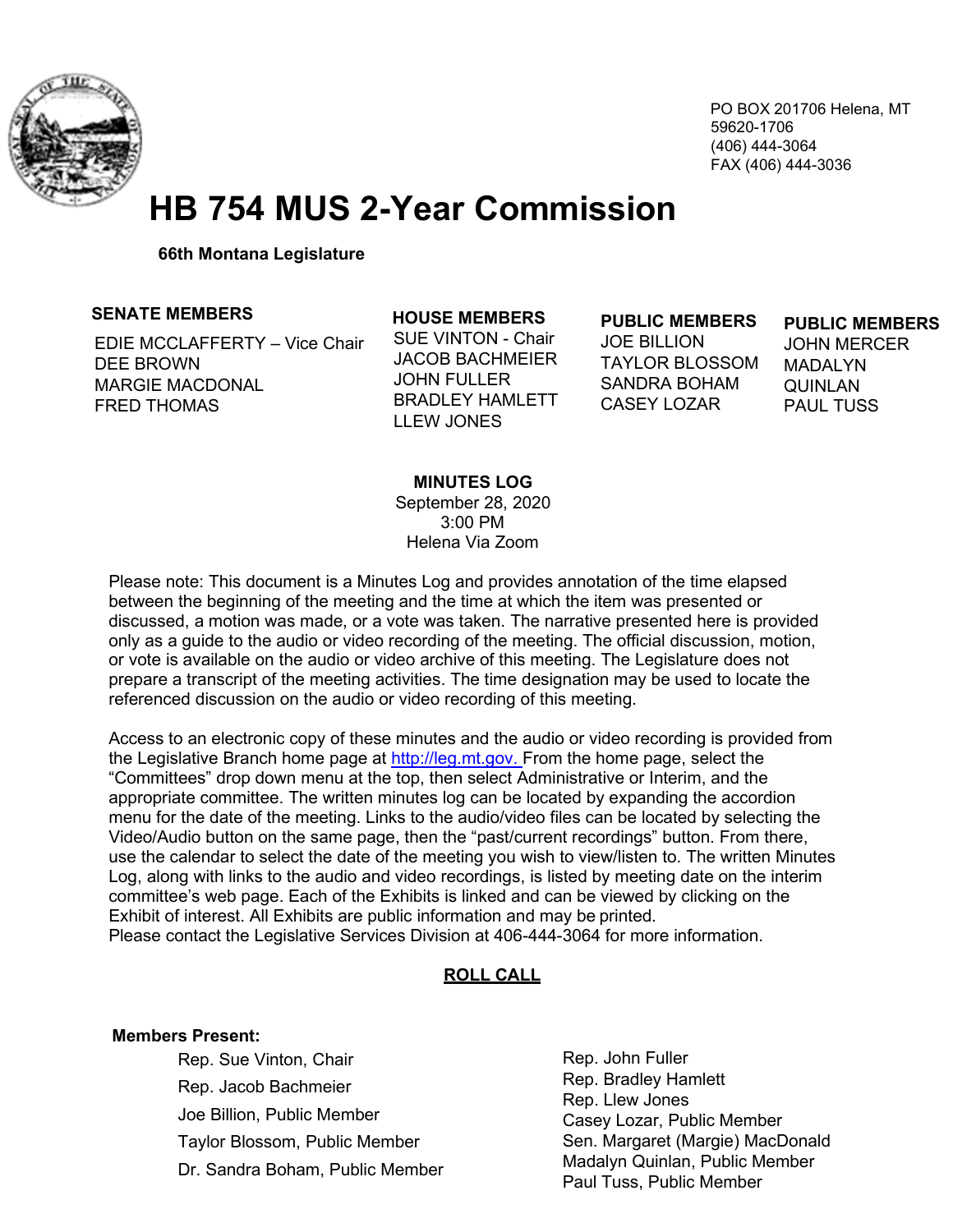#### **Members Excused:**

Sen. Dee Brown Sen. Edith (Edie) McClafferty, Vice Chair Sen. Fred Thomas John Mercer, Public Member

#### **Members Absent:**

#### **Staff Present:**

Pad McCracken, Research Analyst Laura Sankey, Attorney Brianon Nordhagen, Secretary

### **Committee Business Summary**

• **The commission made minor revisions to and adopted its final report of findings and recommendations to the 68th Legislature, concluding the commission's business under HB 754.**

## **Call to order – roll call**<br>15:01:00 Chair Vin

15:01:00 Chair Vinton called the MUS 2 Year Education Commission Interim Committee to order. The committee secretary took roll.

### **OCHE updates**

- 15:03:17 Tyler Trevor, Deputy Commissioner (OCHE) began his review regarding updates on OCHE's monitoring of COVID and how that related to the campus's/students.
- 15:03:51 Brock Tessman, Deputy Commissioner (OCHE) began his review regarding the fall reopening of campuses, 2- year enrollment and other updates.
- 15:13:34 Mr. Tessman began his review of the GEER funds 2-year workforce programs website. **[\(Exhibit 1\)](https://mus.edu/geer/)**

Questions and discussion from the committee

- 15:21:12 Commissioner Quinlan asked Mr. Tessman about the micro credential program and what that concept was.
- 15:24:01 Sen. MacDonald asked Mr. Tessman for clarification regarding the small amount of funds going to colleges and if he could reflect on that and indicate what might be going on there.
- 15:28:18 Rep. Hamlett asked if enrollment is down 6%, how many students currently enrolled in higher education are working off campus and can he get that number from 2 years ago.

Public comment related to commission work and revised draft final report 15:30:31 None

### **Commission work session; discussion/revision of draft final report; direction to staff**